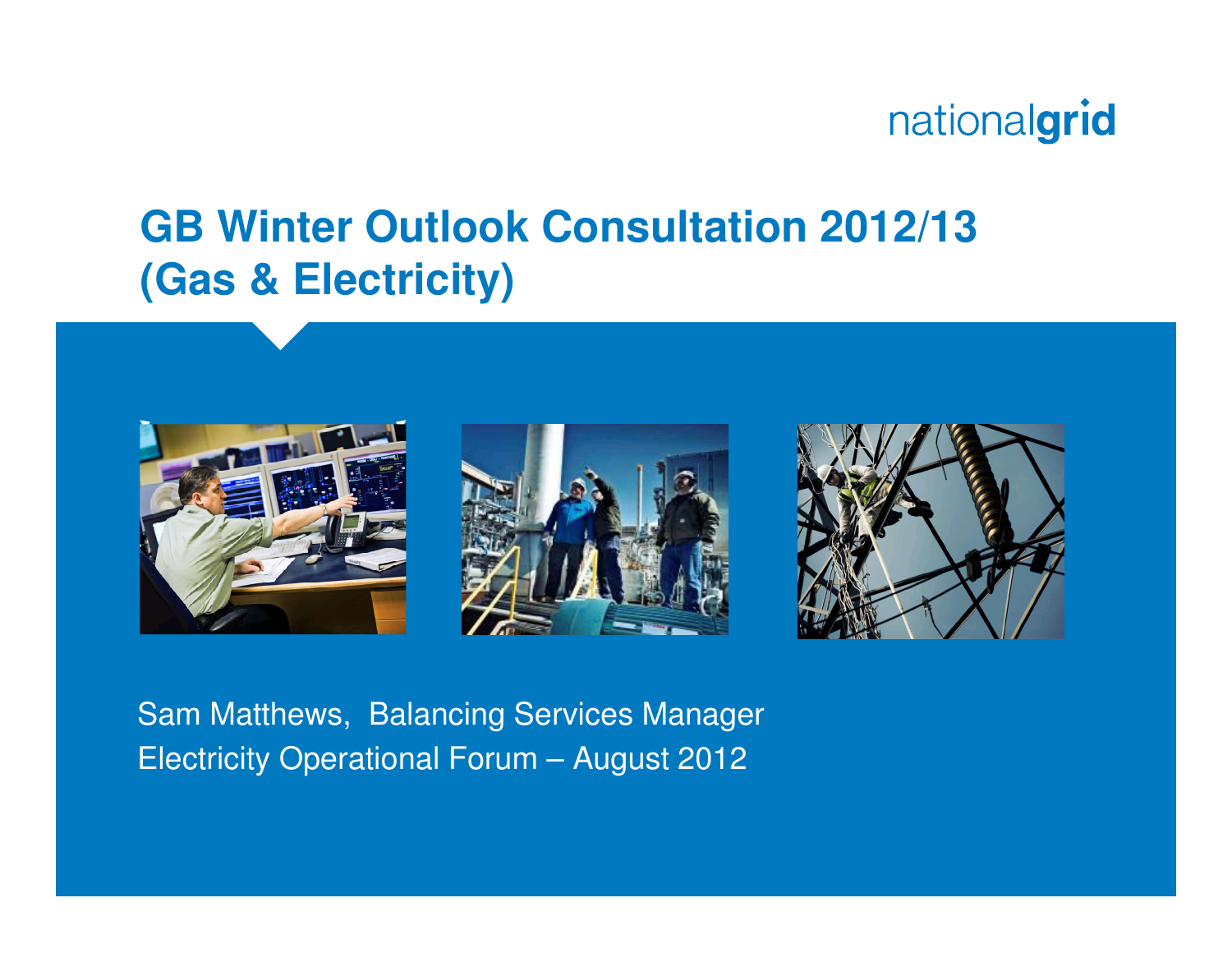

#### **Agenda**

GB Gas Overview 2012/13

GB Electricity Overview 2012/13

**Summary**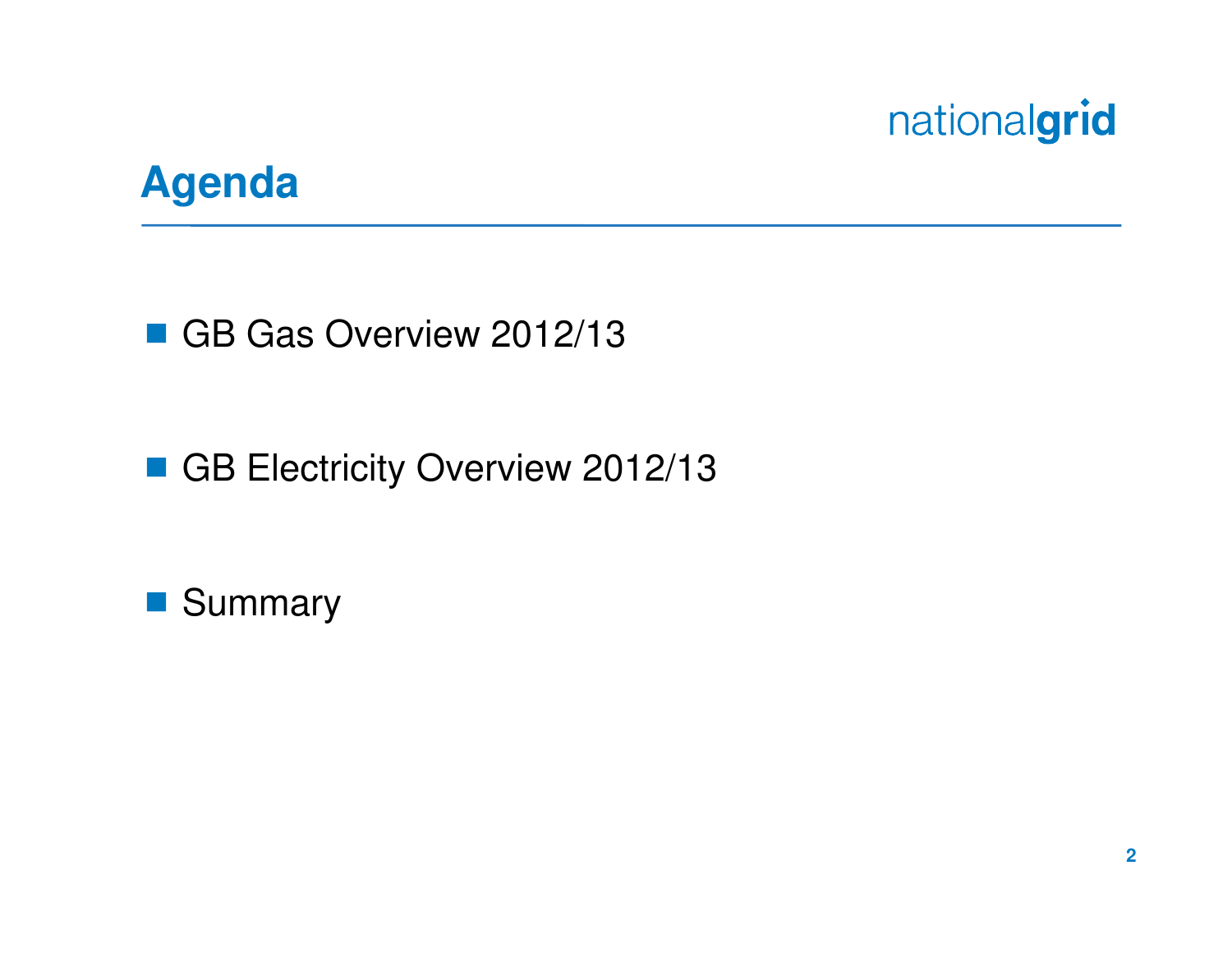#### **Document Structure & Process**

# **Published 10<sup>th</sup> July 2012 – Consultation on Analysis**



# ■ Consultation period ends Friday 17th August 2012

**https://www.nationalgrid.com/uk/Electricity/SYS/WinterOutlook/**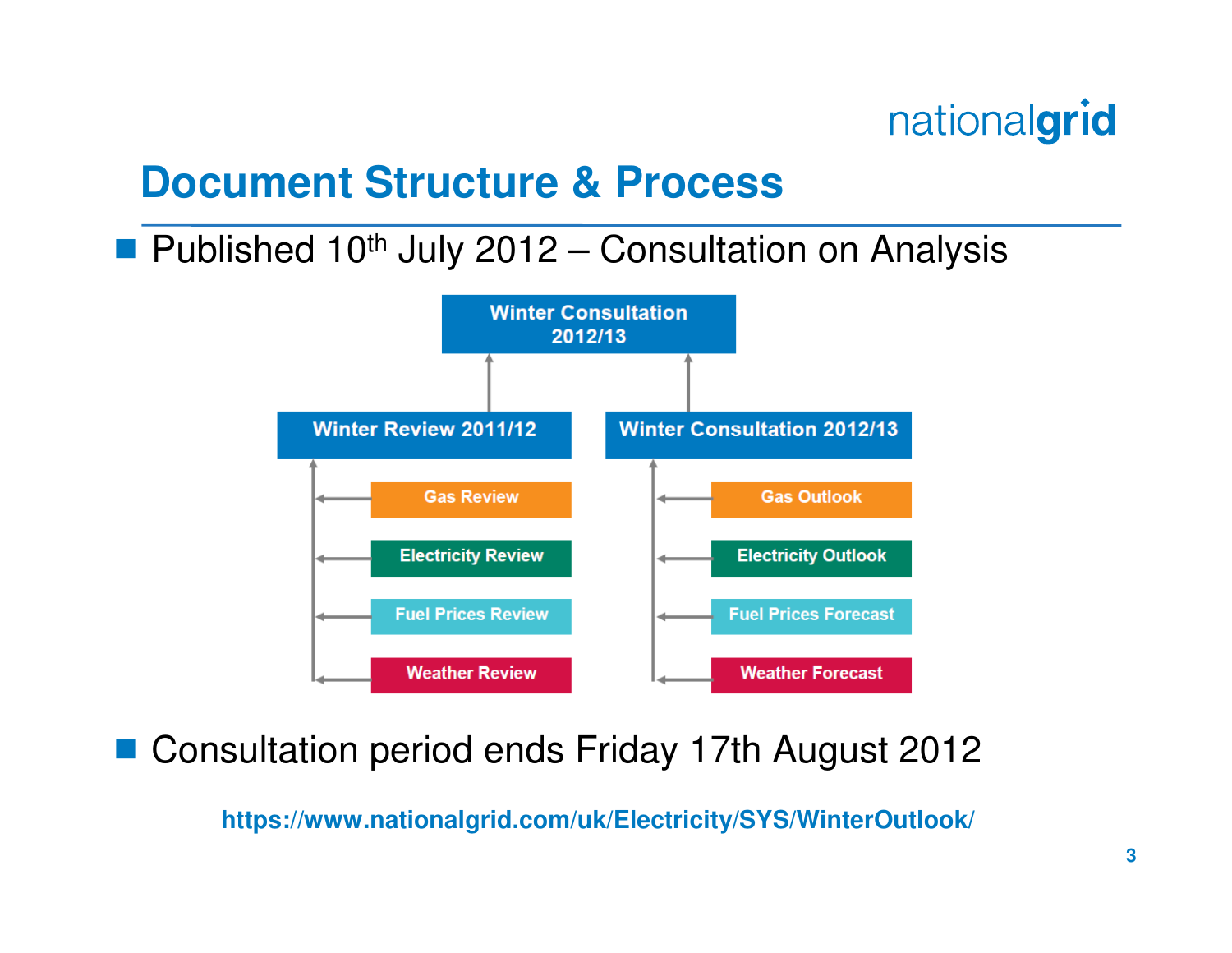

#### **GB – Winter 2012/13 Gas Outlook**

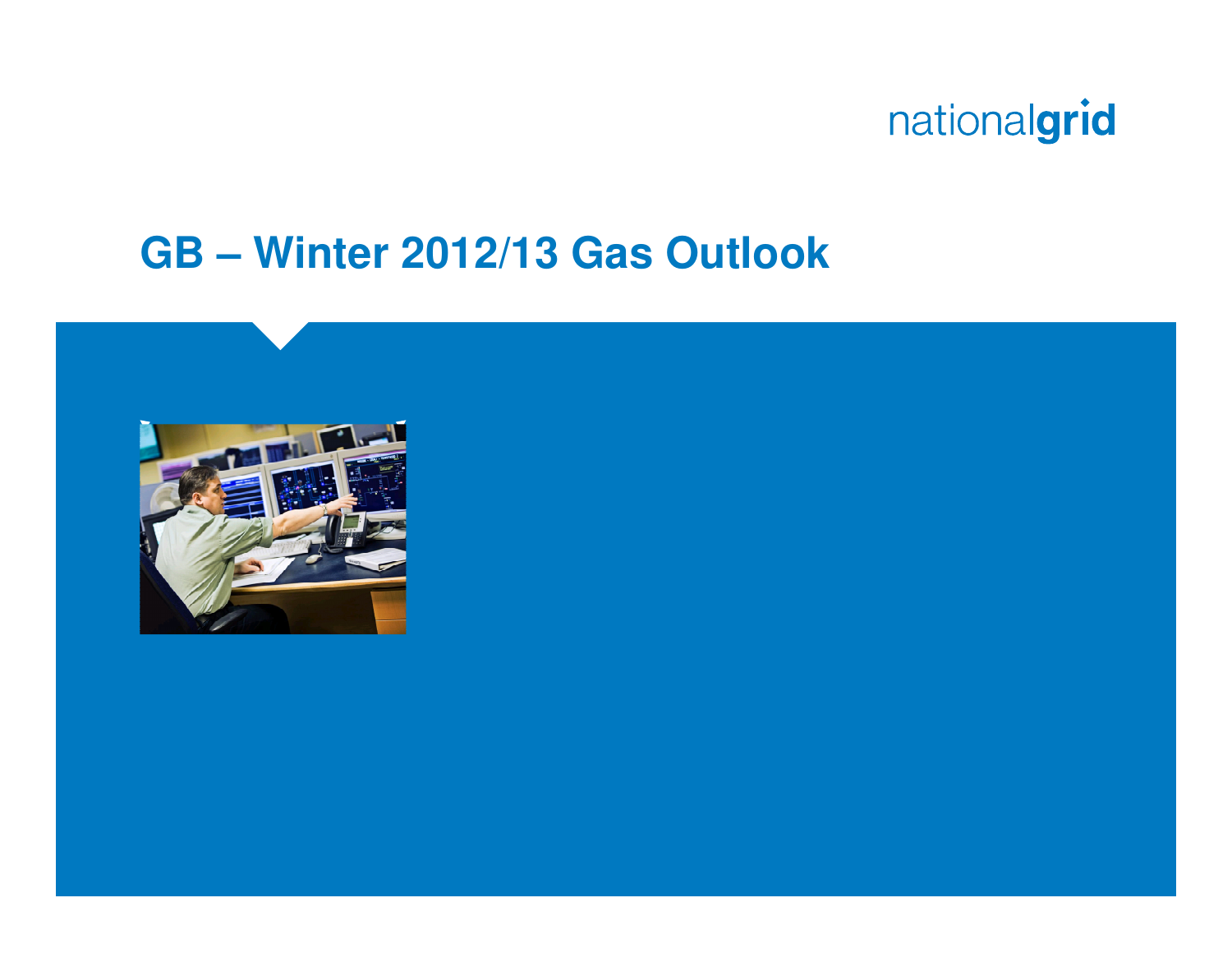#### **GB – Winter 2012/13 Gas Outlook**

 $\mathbb{R}^2$  Gas Demand build up – note the range between "warm" and "cold" demand

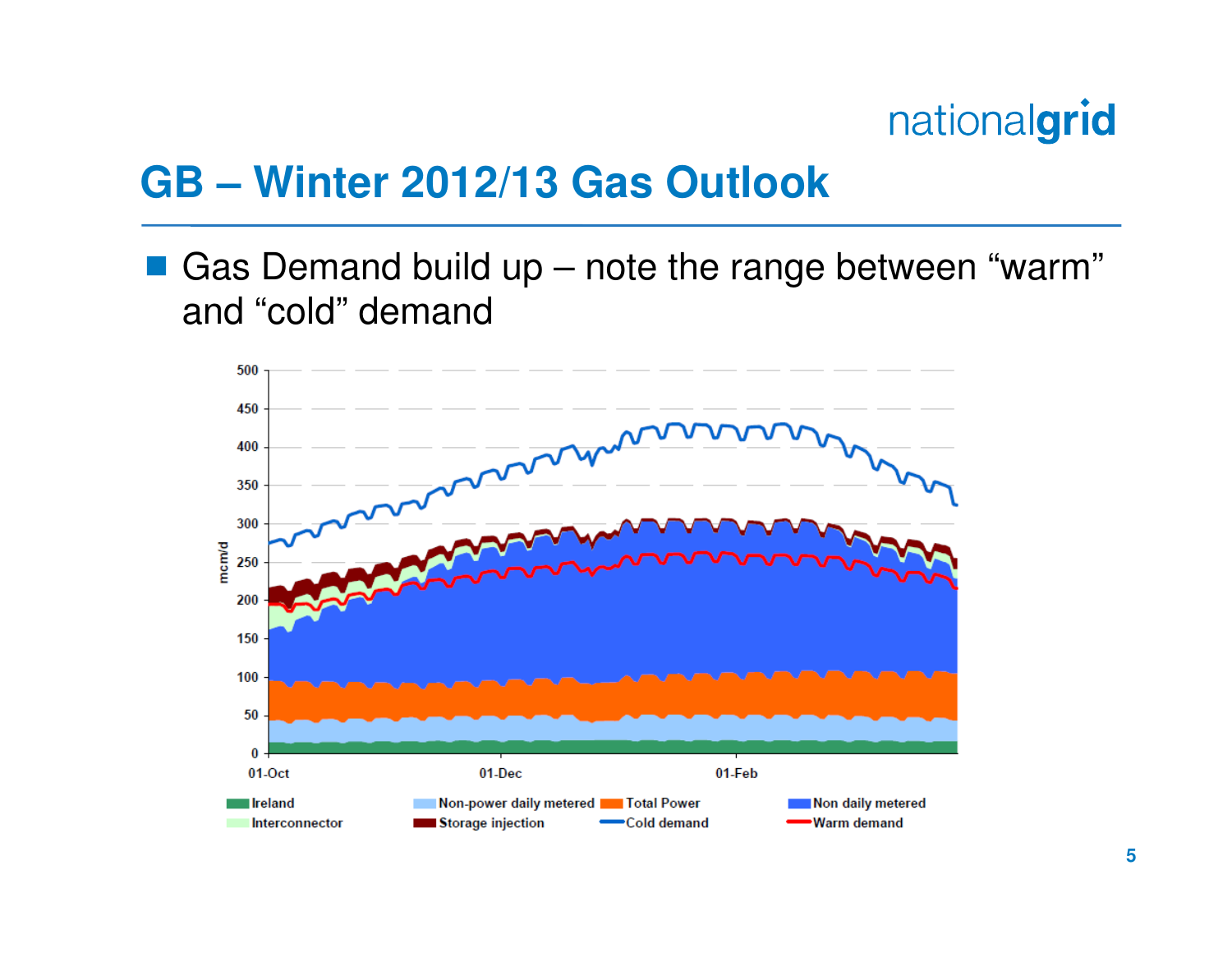### **GB – Winter 2012/13 Gas Outlook**

# Storage capacity marginally increasing

**Various sources for gas supply hence ranges quoted** 

| (mcm/d)                             | 2011/12<br>Range | 2011/12<br><b>Top 100</b> | 2011/12<br><b>Highest</b> | 2012/13<br>Range | 2012/13<br>$400+$ |
|-------------------------------------|------------------|---------------------------|---------------------------|------------------|-------------------|
| <b>UKCS</b>                         | 106-132          | 113                       | 137                       | $96 - 137$       | 123               |
| Norway                              | 70-118           | 103                       | 127                       | $70 - 115$       | 105               |
| <b>BBL</b>                          | 24-36            | 25                        | 35                        | $24 - 36$        | 30                |
| <b>IUK</b>                          | $0 - 30$         | 0.3                       | 10                        | $0 - 30$         | 20                |
| <b>LNG</b><br>Imports               | $50 - 110$       | 48                        | 86                        | $30 - 100$       | 80                |
| <b>Total</b>                        | $250 - 426$      | 289                       | $327^{14}$                | 220 - 421        | 358               |
| Total inc.<br>Storage <sup>15</sup> |                  |                           |                           | $328 - 529$      | 466               |
|                                     |                  |                           |                           |                  |                   |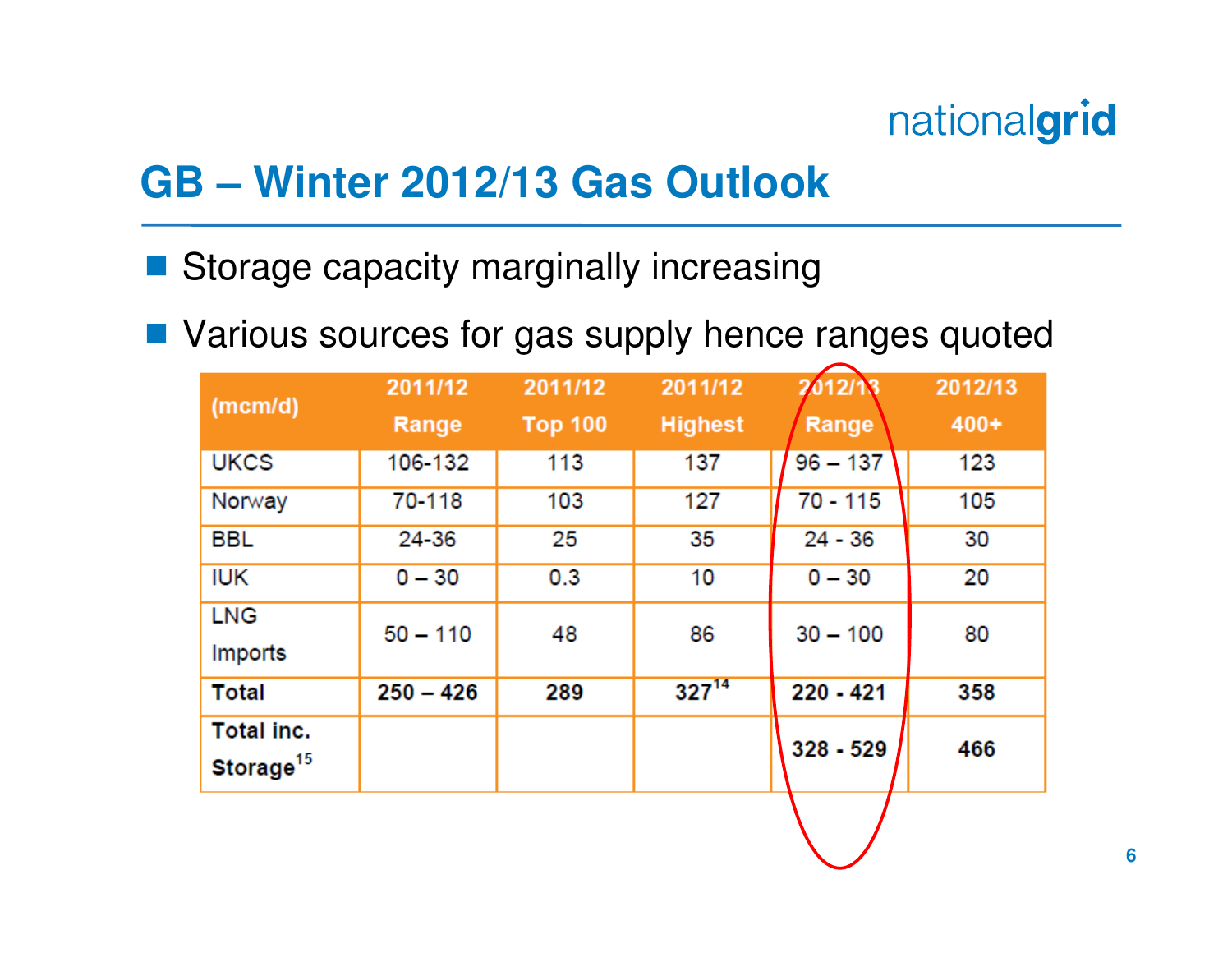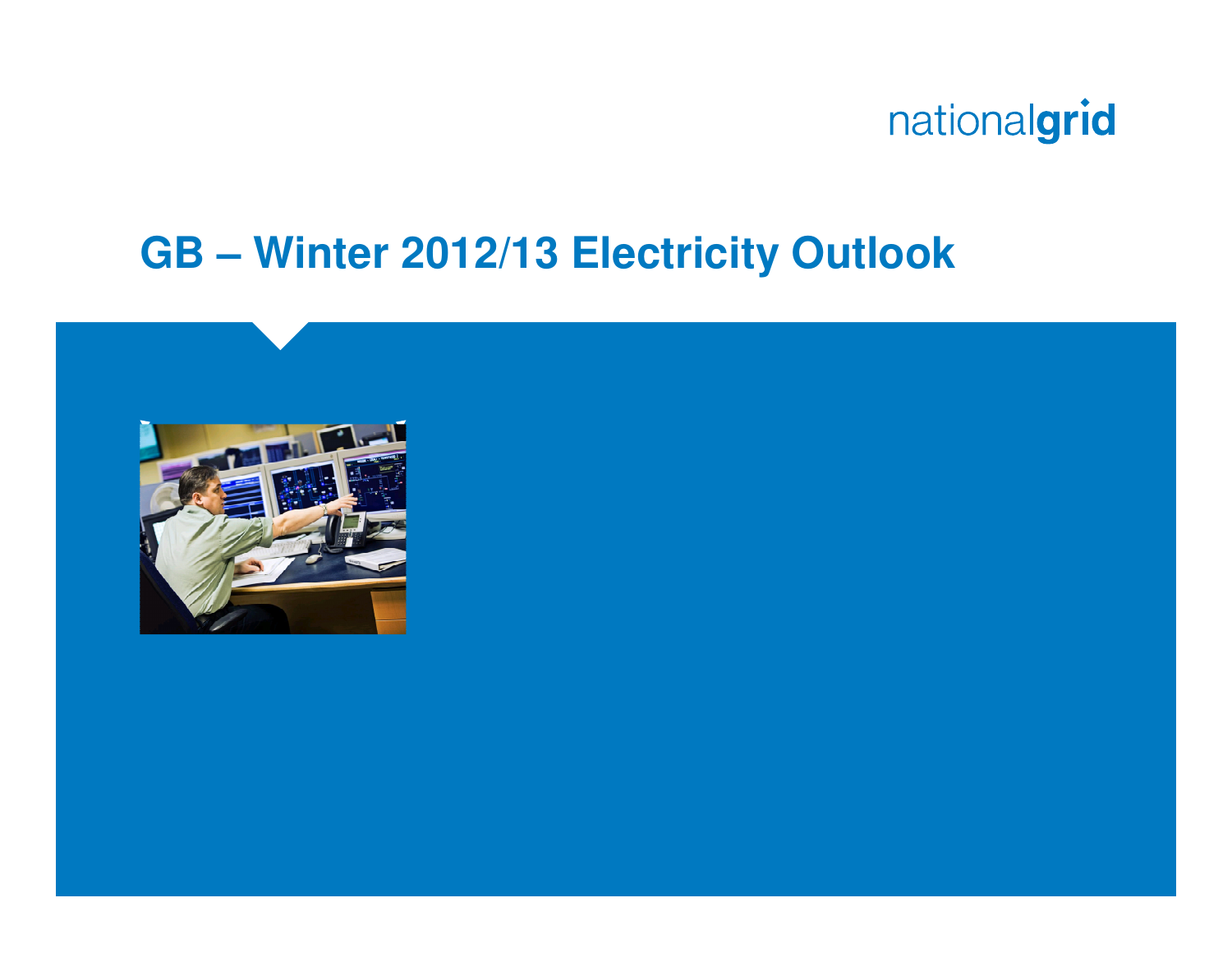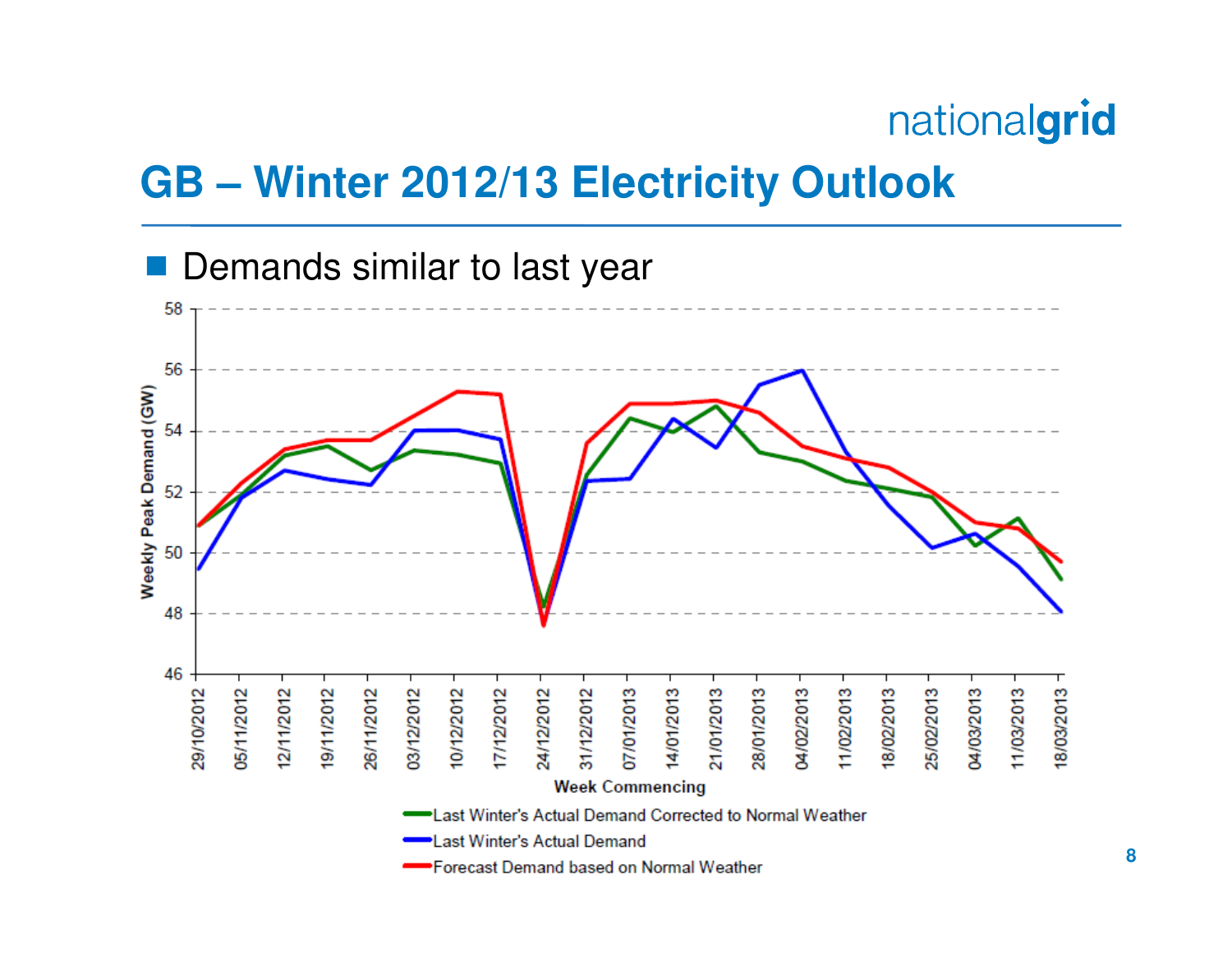- Generation supply capacity (79.6 GW)
	- Forecast Surplus 18% (*Winter 2011/12 was 16%*)

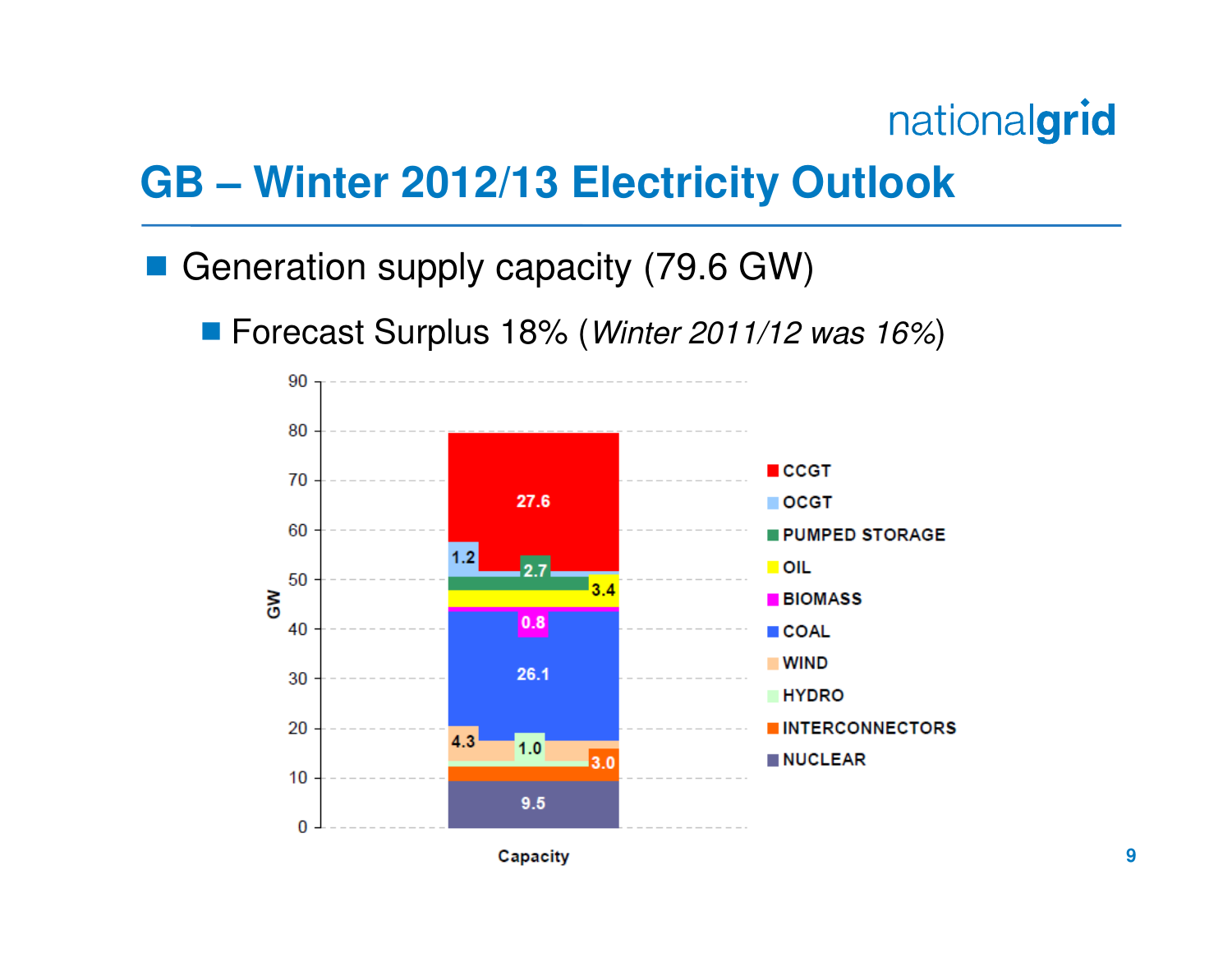## **GB – Winter 2012/13 Electricity Outlook**

Coal generation is forecast to run baseload ahead of gas generation

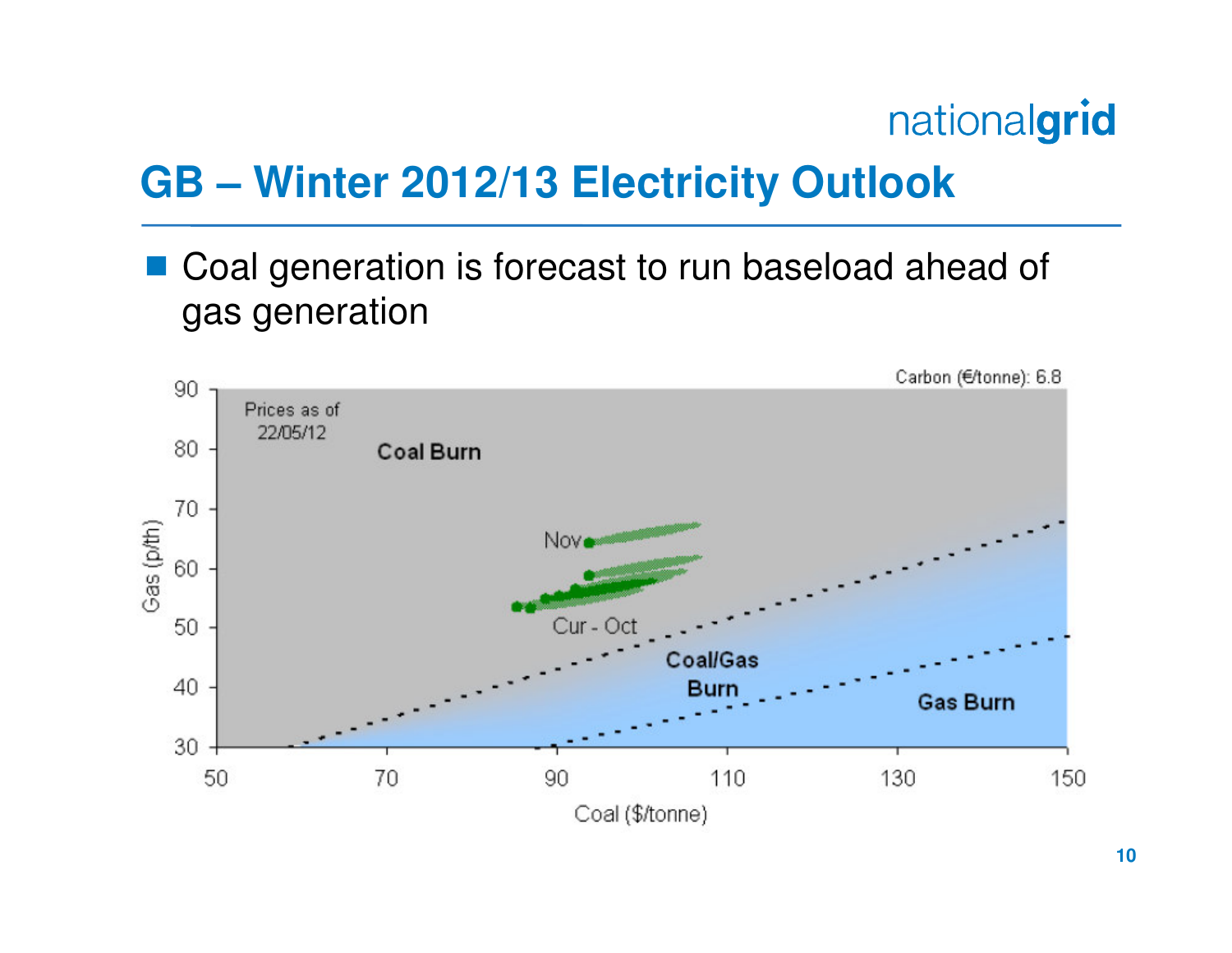#### **GB – Winter 2012/13 Electricity Outlook**

Able to maintain exports on Interconnectors to Europe except under certain weeks with 1 in 20 demands

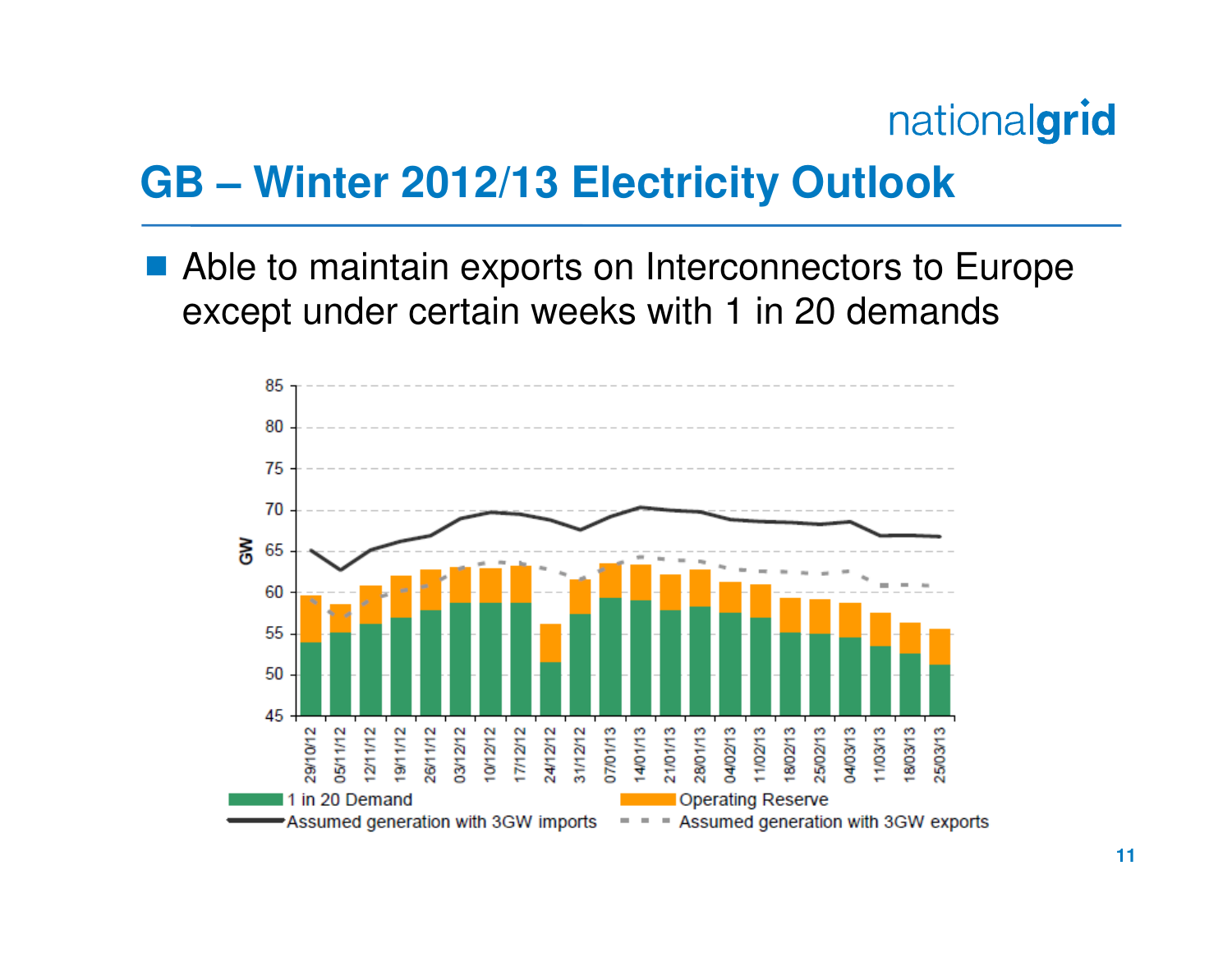- The key risks to the electricity forecast surpluses being lower than forecast are:
	- Normal demand being higher than forecast
	- Weather being colder than 1 in 20
	- Availability losses being higher than assumed
	- **Uncertain timing of LCPD plant closures**
	- An increase in the volume of mothballed plant.